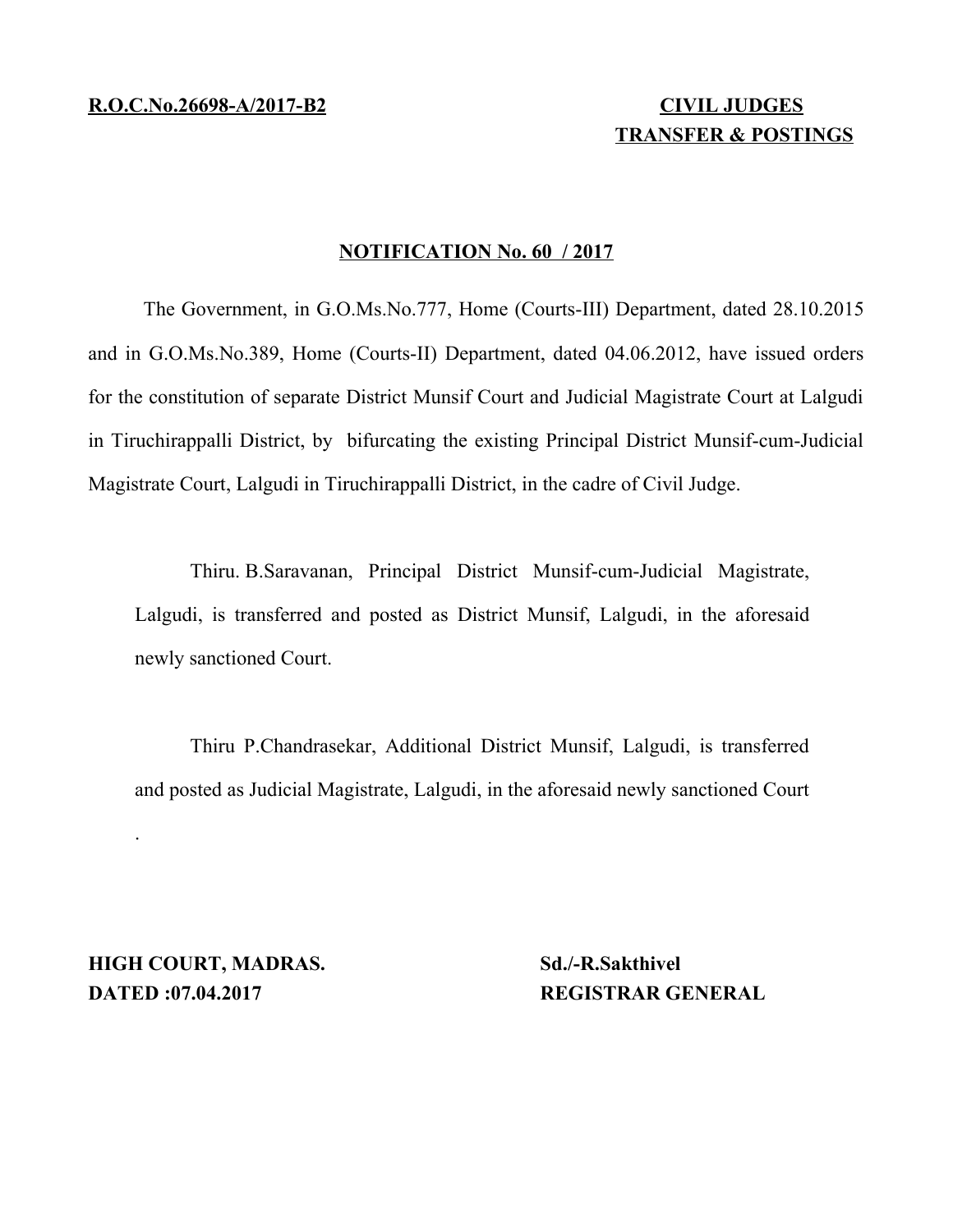# **R.O.C.No.26698-A/2017-B2**

#### **OFFICIAL MEMORANDUM**

- Sub: Courts and Judges Civil Judges Transfer and postings Notification issued - Joining instructions - Issued.
- Ref: High Court's Notification No. 60 / 2017, dated : .03.2017

## **I**

.............

Thiru. B.Saravanan, Principal District Munsif-cum-Judicial Magistrate, Lalgudi, who has been transferred and posted as District Munsif, Lalgudi, in the newly sanctioned court vide High Court's Notification cited above, is required to assume charge of the post of District Munsif, Lalgudi, in the newly sanctioned Court, on 09.04.2017.

As the inauguration of the District Munsif Court, Lalgudi, is to be held on 09.04.2017, Thiru. B.Saravanan, Principal District Munsif-cum-Judicial Magistrate, Lalgudi, is required to report to the Principal District Judge, Tiruchirappalli, on 08.04.2017. without fail, in connection with inauguration of the said newly sanctioned Court.

After assuming charge of the post of District Munsif, Lalgudi, Thiru. B.Saravanan, is required to hold full additional charge of the post of Additional District Munsif, Lalgudi, until further orders.